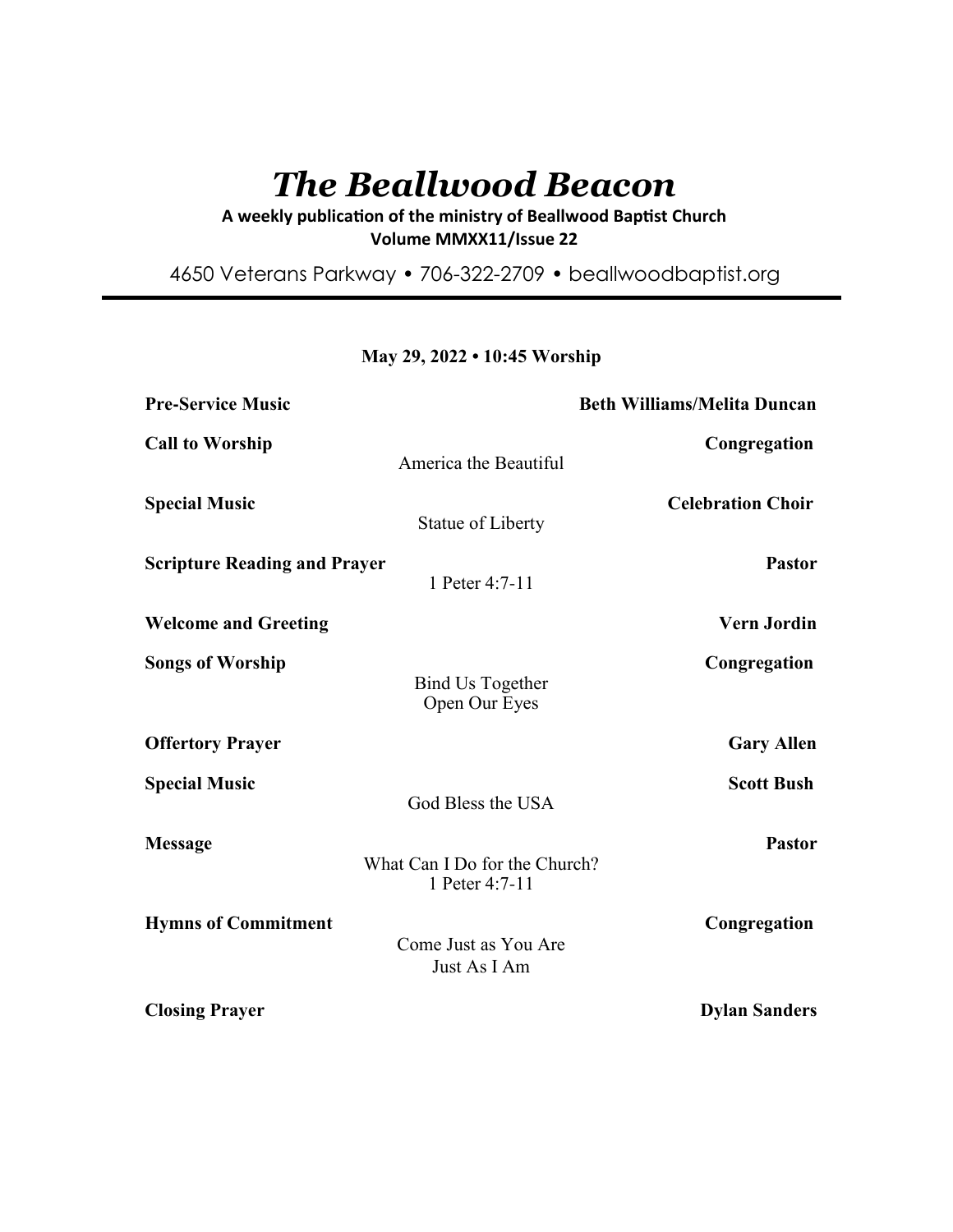#### **Ministerial Staff:**

**Billy F. Duncan** *Senior Pastor*  706-718-2260

**Dylan Sanders** 

Associate Pastor Family/Student Ministry 706-773-5772

**Scott Bush**  Interim Music Minister

**Vern Jordin** *Minister to Sr. Adults 706-615-5212* 

> **Jason Chuong**  *Vietnamese Mission Pastor*

# **Amy Miles** *Preschool/Children's Director*

**For the Record:**  May 22, 2022

# **5/22/22 Bible Study**

SS Enrolled: 231 Attendance: 129 Visitors: 13

# **Financial Statistics**

2022 Monthly Budget Needs: \$52,536.66

May: General Offering: \$45,788.98

General Offering: May 22: \$8,997.55

2022 Giving to Capital Improvements Fund: \$1,600.00

# *From the Pastor's Heart*

 The **"Call to Prayer"** will be beneficial to the church family as we move into the summer months and go forward planning for the future. May I ask that our church family make every effort to be in prayer meeting during the summer months. Childcare is being provided, as well as programs for our children, grades K-6th, and for our youth. There is nothing to prevent our family from coming together to pray and seek the face of God together. The "Call to Prayer" is a challenge and commitment to engage the church in a concerted effort of prayer to seek God's direction and wisdom for the future. A mighty prayer warrior said years back, "God does nothing except by prayer." Remember the challenge of Jeremiah during a time of national crisis; the Lord reminded him in Jeremiah 33:3, "Call unto me and I will answer you…" No greater need and no greater commitment can be made than to gather and seek the Lord. I will look forward to seeing each one gather for prayer each Wednesday night at 6:00.

 The **"Annual Planning Day"** was an insightful and helpful day as we sought to evaluate our ministries and prepare for 2023. There will be follow-up meetings by each of the groups involved, and I trust that more of our church family will take the opportunity to engage in the meetings. Thank you to each one who participated in the day.

 The **"Deacon Election Process"** started this week with the mailing of the letters to men who are thirty years and older who have been identified as prospective deacons. May I ask that the church family prayerfully ask the Lord to raise up the men who need to be serving as deacons. May I appeal to all our men who receive the letter to please send in your response card as soon as possible. This is only one step of the deacon election process. There are additional forms that you need to complete, and it would be helpful to get those to you sooner than later.

 **Vacation Bible School** days are coming quickly. May I remind everyone to enroll your children and grandchildren as soon as possible.

 May the grace of our Lord and the love of our Savior fill each of our hearts today. May we be faithful to share the gospel with those whom the Lord brings into our lives this week. I love you and thank God for each of you.

Brother Billy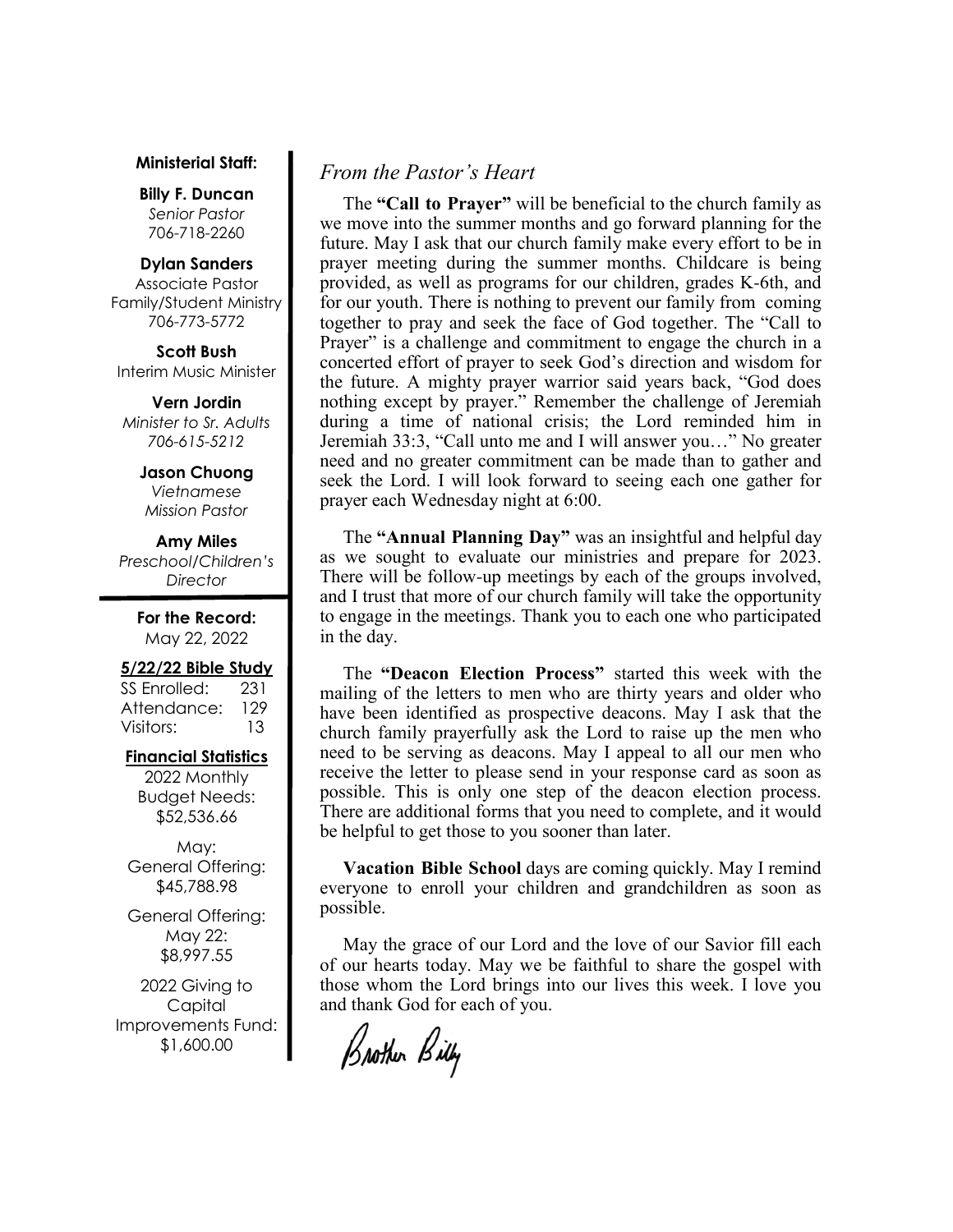# **Sunday, May 29 Schedule**

9:30 a.m. Bible Study

10:45 a.m. Morning Worship Livestreamed on facebook.com/ beallwoodbaptist, beallwoodbaptist.org/watch, or youtube.com/beallwoodbc.

No p.m. activities

# **May 29 Beallwood in Action**

Deacon of the Week: Gary Allen

S.S. Greeters: Tommy Miles, Cheryl Raines

Ushers: Tommy Miles, Jimbo Williams, Jared Woodall

> Sound/Media: Ray Burton, Tim/Rikki Whelly

Childcare Babies/Toddlers: Amy Benson, Tommy Williams 3's-K: Sarah Oliver, Cindy Williams

> Tuesday Counters: Mary Dykes, Lynn Story

# **Memorial Day**

The office will be closed on Monday, May 30 in observance of Memorial Day.

# **Student Ministry**

Youth Midweek Wednesday, June 1, 6:00 p.m.

# **Wednesday, June 1 Schedule**

6:00 p.m. Prayer Meeting, Youth, Children 6:50 p.m. Choir Rehearsal

# **Gifts Received**

A gift was given to the Bereavement Fund in memory of Priscilla Daniel by the Bible Believers Sunday School Class.

### **2022 Altar Flowers Ministry**

Today the altar flowers are placed by Ray Grantham in loving memory of Peggy for their June 9 wedding anniversary.

> The sign-up list for 2022 is posted on the main bulletin board for you to reserve your special dates.

Remaining 2022 dates available: August 7, 21, and 28 September 4 October 9 and 30 November 6 and 13 December 4, 11, and 25 Cost: \$76

# **Vacation Bible School June 6-10**

Leadership Team Tuesday, May 31, 5:30 p.m. (office complex)

> VBS Canvassing and Prayer Time June 1, 6:00 p.m. (sanctuary)

VBS Registration forms are available in the Preschool wing and the main hallway.

> **Men's Prayer Group** Saturday, June 4, 6:00 a.m.

## **Senior Adult Ministry**

Brown Bag Bible Study Thursday, June 9, Noon Bring your lunch and join us for a study in God's Word!

Sr. Adult Fall Trip October 20-22 Mishkan Museum of the Tabernacle and Bellingrath Gardens, Mobile AL Conference Speaker: Matt Sachitano

If you are interested in this overnight trip to Mobile Alabama, please sign up with Margie Pratt, Connie Roberts, or Bro. Vern no later than May 31.